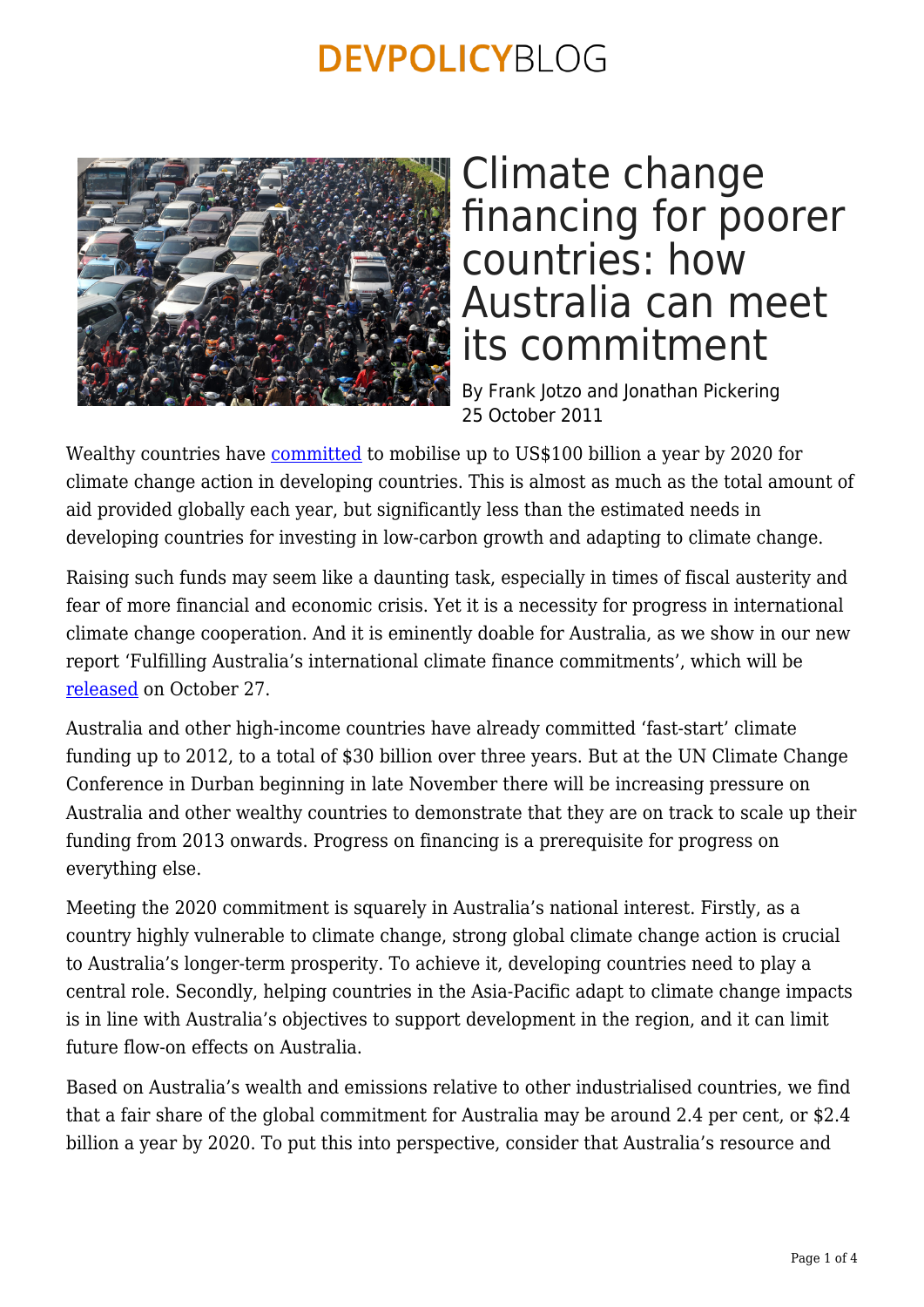energy exports were worth \$175 billion in 2010-11, and that Australians spend \$19 billion each year on gambling.

Up till now, most wealthy countries have met their commitments mostly from their aid budgets. But relying on aid to scale up commitments much further will be problematic. Whereas around 4% of Australia's aid is now allocated to climate finance, accommodating the full finance pledge could soak up around a quarter of the total aid budget by 2020, even after the planned doubling of Australia's aid. This would inevitably cause perceptions that aid is being diverted from other important development priorities such as health and education.

A UN report on [climate financing](https://devpolicy.org/climate-finance-getting-to-100-billion-a-year-by-2020/) emphasised international carbon markets as a major catalyst for financing low-carbon growth in developing countries. Large scale international carbon trading remains a promising option, but progress has been slower than expected. Using a limited portion of revenue from the sale of emissions permits by the Australian government under the planned carbon pricing scheme may be an option in the future, but in the early years it has been fully allocated for tax cuts and industry assistance.

There are other sources of private finance, for example for commercial clean energy projects in developed countries. But they will not pay for adaptation, and may be skewed away from the poorest countries. So the search is on for alternative sources of public climate finance.

Among potential 'global' sources of climate finance, a levy on emissions from international aviation and shipping stands out as particularly promising. A carbon price on international 'bunker fuels' would promote fuel efficiency and create incentives to shift to biofuels. Allocating the revenue to global purposes would come naturally, as this is a truly international industry.

Australia's geographical position is favourable for an international transport levy. Even a levy implemented unilaterally, ahead of a global scheme, would be feasible, and more straightforward than the EU's carbon levy on aviation. Very little diversion of air travel would be expected from the slight increases in ticket prices, and part of the revenue could be used to improve tourism infrastructure, making Australia a more attractive destination. For shipping, Australia is actually closer to the major bulk commodity trade destinations in East Asia than most of the main competitors.

A tax on financial transactions ('Tobin tax') has been mooted as a potentially very large global new source of public finance. But while globally harmonized and implemented transaction taxes may be a worthwhile longer term objective, it seems an unlikely prospect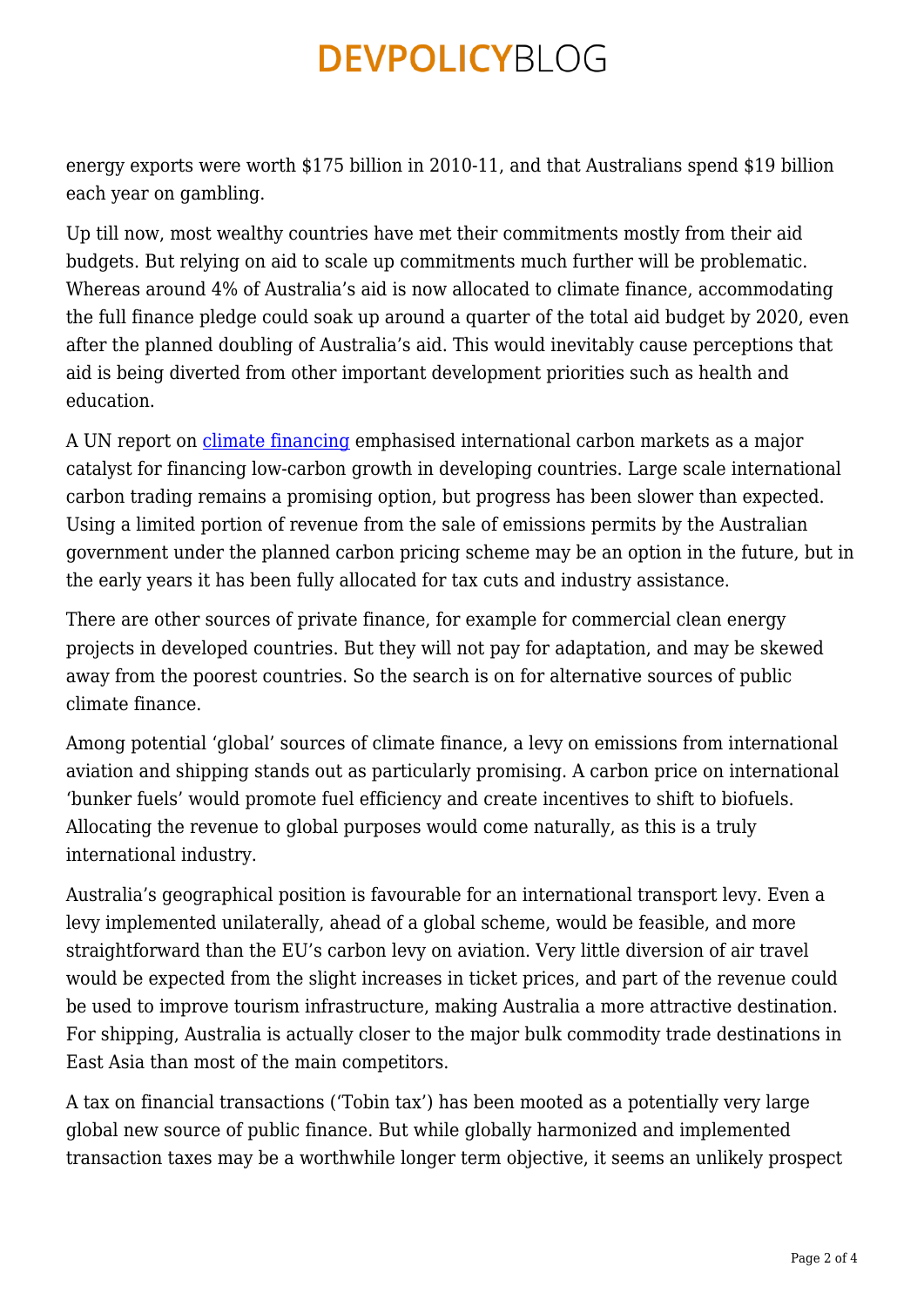in the immediate future. It would also be difficult to make a compelling case for using the revenue for climate change purposes.

The big prize is to cut or eliminate subsidies and tax breaks for producing and using fossil fuels. This could have the triple dividend of improving economic efficiency, cutting emissions, and creating funds that can be used for public climate finance.

Just four specific tax concessions for fossil fuel using or producing activities in Australia amount to over \$3 billion per year. Larger concessions still, amounting to over \$6 billion per year, are in place for off-road fuel use and fuel use for heavy vehicles. Just a quarter of the value of current tax exemptions for fossil fuels would be enough to fulfil Australia's entire international commitment at 2020.

More tantalizing still from a fiscal perspective, yet politically fraught, is resource taxation. Australia's Minerals Resource Rent Tax is estimated to yield over \$6 billion per year. More would have been raised under the government's original proposal, and extra funds could readily be raised if the tax was expanded beyond coal and iron ore, as the IMF has [recommended.](http://www.imf.org/external/pubs/ft/scr/2011/cr11300.pdf) Even a small carbon levy on Australia's coal exports, worth over \$40 billion last year, could cover Australia's climate finance contribution single-handedly.

*The report '[Fulfilling Australia's international climate finance commitments'](http://ccep.anu.edu.au/research/), by the [Centre](http://ccep.anu.edu.au) [for Climate Economics and Policy \(CCEP\)](http://ccep.anu.edu.au), will be released at a [public event](http://www.crawford.anu.edu.au/media/more.php?id=4391) at ANU on October 27. Frank Jotzo is Director of CCEP, at the ANU Crawford School. Jonathan Pickering is a Research Associate with the [Development Policy Centre](http://devpolicy.anu.edu.au/) and a PhD student at the ANU.*

#### Further reading:

[Climate finance: getting to \\$100 billion a year by 2020](https://devpolicy.org/climate-finance-getting-to-100-billion-a-year-by-2020/)

[Climate finance: an insider's account](https://devpolicy.org/advisory-group-on-climate-finance-an-insiders-account/)

#### **About the author/s**

#### **Frank Jotzo**

Frank Jotzo is a Senior Lecturer at the Crawford School, ANU, is Director of the Centre for Climate Economics & Policy and Deputy Director of The ANU Climate Change Institute.

#### **Jonathan Pickering**

Jonathan Pickering is an Assistant Professor in the School of Politics, Economics and Society at the University of Canberra, where he teaches international relations. His current research focuses on global environmental governance, with an emphasis on climate change